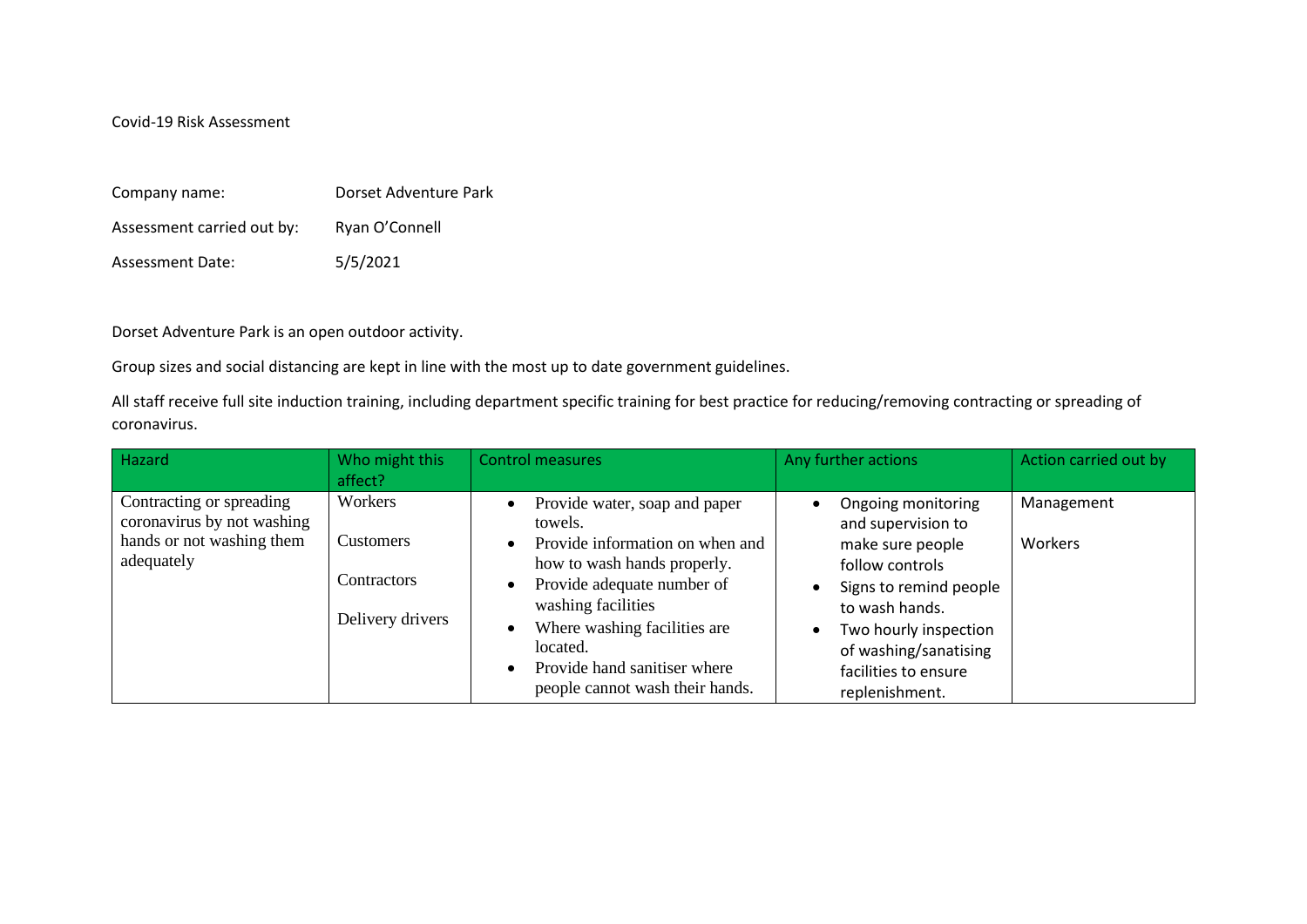| Hazard                                                                        | Who might this<br>affect?                                      | <b>Control measures</b>                                                                                                                                                                                                                                          | Any further actions                                                                                                                                                     | Action carried out by |
|-------------------------------------------------------------------------------|----------------------------------------------------------------|------------------------------------------------------------------------------------------------------------------------------------------------------------------------------------------------------------------------------------------------------------------|-------------------------------------------------------------------------------------------------------------------------------------------------------------------------|-----------------------|
| Getting or spreading<br>coronavirus in commonly<br>used or high traffic areas | Workers<br>Customers<br><b>Contractors</b><br>Delivery drivers | Regular cleaning of high touch<br>points<br>Barriers in place to maintain<br>$\bullet$<br>social distancing for customers<br>and workers<br>Work stations spread out to<br>$\bullet$<br>maintain social distaning for<br>workers<br>Staggered breaks for workers | Ongoing monitoring<br>and supervision to<br>make sure people<br>follow controls<br>Hourly cleaning of high<br>$\bullet$<br>touch point or more<br>regularly when needed | Management<br>Workers |

| Hazard                                                                                         | Who might this<br>affect?                                      | <b>Control measures</b>                                                                                                                                                                                                                                                                                                                                                                                                                                                                                                                                                          | Any further actions                                                                                                                                                                                                                                                                                                                                           | Action carried out by |
|------------------------------------------------------------------------------------------------|----------------------------------------------------------------|----------------------------------------------------------------------------------------------------------------------------------------------------------------------------------------------------------------------------------------------------------------------------------------------------------------------------------------------------------------------------------------------------------------------------------------------------------------------------------------------------------------------------------------------------------------------------------|---------------------------------------------------------------------------------------------------------------------------------------------------------------------------------------------------------------------------------------------------------------------------------------------------------------------------------------------------------------|-----------------------|
| Getting or spreading<br>coronavirus by not cleaning<br>surfaces, equipment and<br>workstations | Workers<br><b>Customers</b><br>Contractors<br>Delivery drivers | Regular cleaning of high touch<br>$\bullet$<br>points (Hourly or more if needed)<br>Regular cleaning of toilet<br>$\bullet$<br>facilities (Hourly or more if<br>needed)<br>Work stations to only be used by<br>$\bullet$<br>one worker per shift<br>Fixed work stations for each<br>$\bullet$<br>worker per shift<br>Regular cleaning of inflatable<br>$\bullet$<br>equipment (After each session)<br>Disinfection of wetsuits and<br>$\bullet$<br>bouancy aids after each use<br>Addition bins available with<br>$\bullet$<br>regular cleaning of lids and<br>regular emptying. | Ongoing monitoring<br>$\bullet$<br>and supervision to<br>make sure people<br>follow controls<br>Ongoing cleaning as<br>$\bullet$<br>per control measures<br>All cleaning products to<br>$\bullet$<br>me checked and<br>replenished by<br>management.<br>COSHH training to be<br>$\bullet$<br>given to all staff in line<br>we standard induction<br>training. | Management<br>Workers |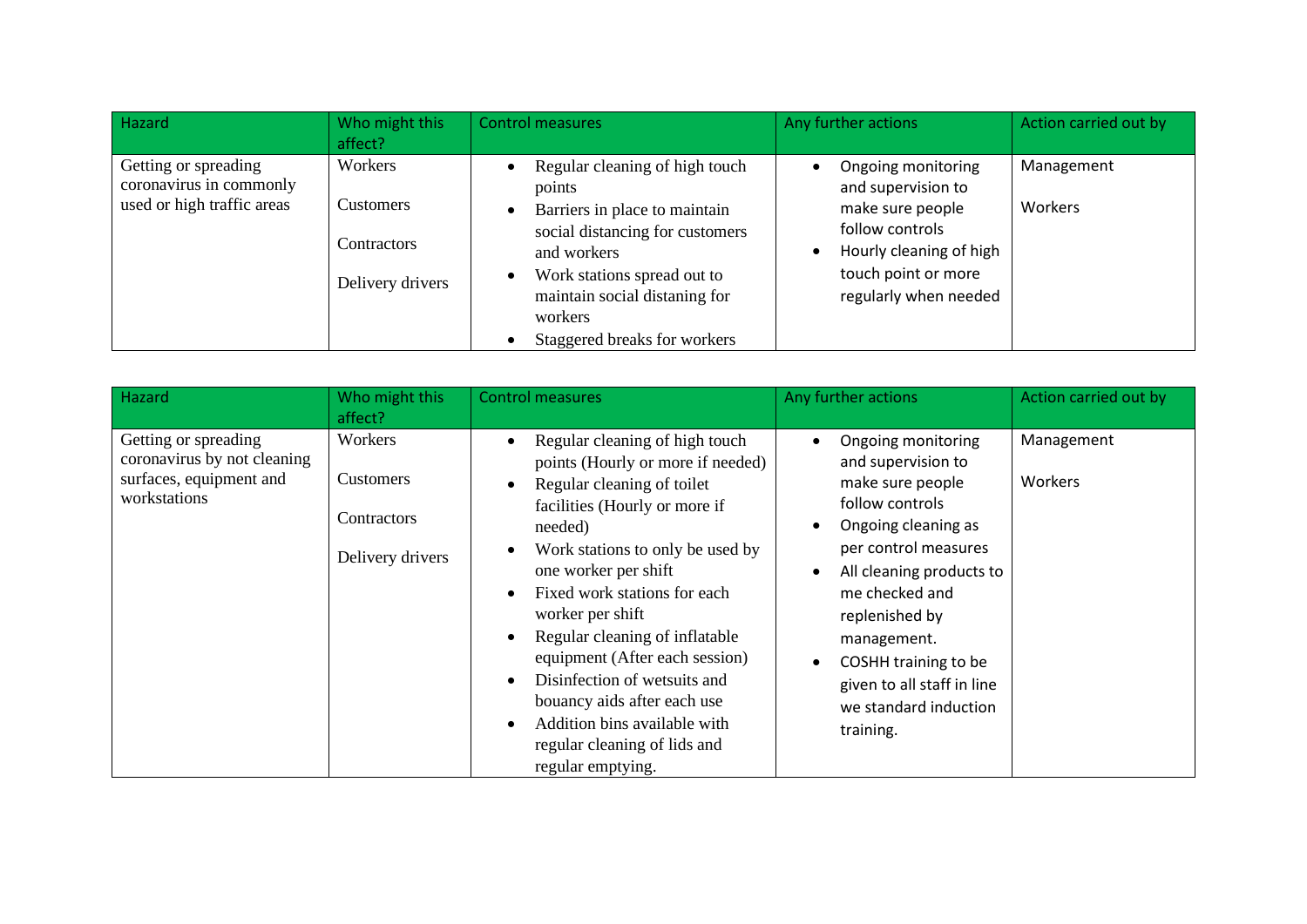| Hazard                                                                        | Who might this<br>affect?                               | <b>Control measures</b>                                                                                                                                                                                                                                                                                                                                                                                                                                                                                                                                     | Any further actions                                                                                                                                                                                                                                                                                                           | Action carried out by |
|-------------------------------------------------------------------------------|---------------------------------------------------------|-------------------------------------------------------------------------------------------------------------------------------------------------------------------------------------------------------------------------------------------------------------------------------------------------------------------------------------------------------------------------------------------------------------------------------------------------------------------------------------------------------------------------------------------------------------|-------------------------------------------------------------------------------------------------------------------------------------------------------------------------------------------------------------------------------------------------------------------------------------------------------------------------------|-----------------------|
| Contracting or spreading the<br>virus by not maintaining<br>social distancing | Workers<br>Customers<br>Contractors<br>Delivery drivers | Reduced customer and staff<br>$\bullet$<br>numbers.<br>Barriers to maintain social<br>$\bullet$<br>distancing for customers and<br>workers<br>Work stations spread out to<br>$\bullet$<br>maintain social distaning for<br>workers<br>Staggered breaks for workers<br>$\bullet$<br>Facemasks to be worn by<br>$\bullet$<br>workers and customers in areas<br>where social distance cannot be<br>maintained<br>Lifeguards will not make contact<br>$\bullet$<br>with customers unless in an<br>emergency situation where rescue<br>of first aid is required. | Ongoing monitoring<br>$\bullet$<br>and supervision to<br>make sure people<br>follow controls<br>Staff training to ensure<br>$\bullet$<br>best practice for<br>maintaing social<br>distancing<br>All rescue and first aid<br>$\bullet$<br>require workers to<br>wear appropriate PPE.<br>Facemasks and gloves<br>must be worn. | Management<br>Workers |